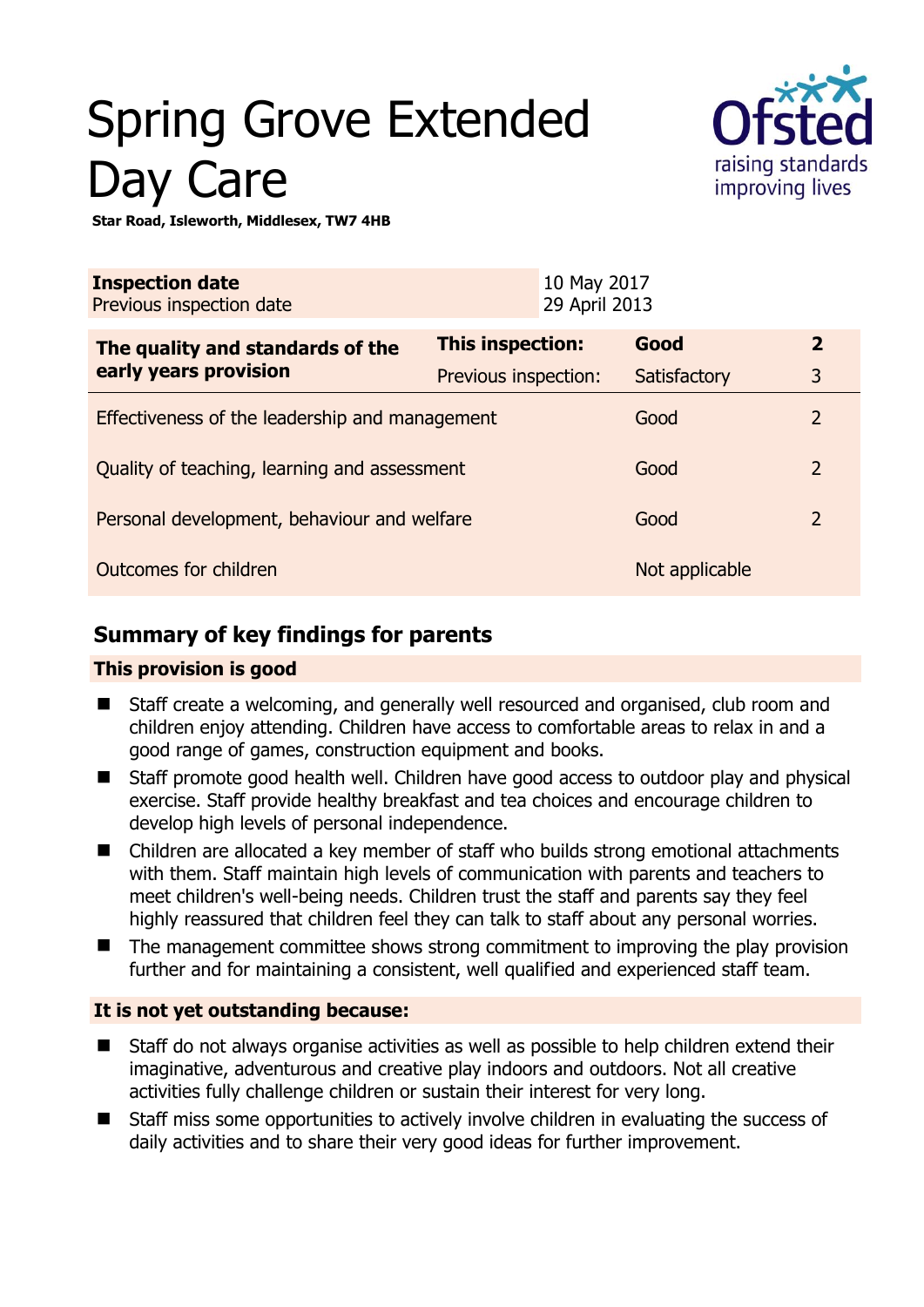# **What the setting needs to do to improve further**

### **To further improve the quality of the early years provision the provider should:**

- build more fully on children's interest in imaginative, adventurous and creative play
- develop the opportunities for children to become involved in the planning and evaluation of activities.

#### **Inspection activities**

- The inspector observed children engaged in activities, indoors and outdoors, and the quality of staff's engagement with children.
- The inspector sought and took account of the views of children, parents and staff.
- The inspector looked at a range of documents, including safeguarding and welfare policies and procedures, staff suitability and performance management records.
- The inspector held a meeting with the committee members and setting's manager.

## **Inspector**

Amanda Tyson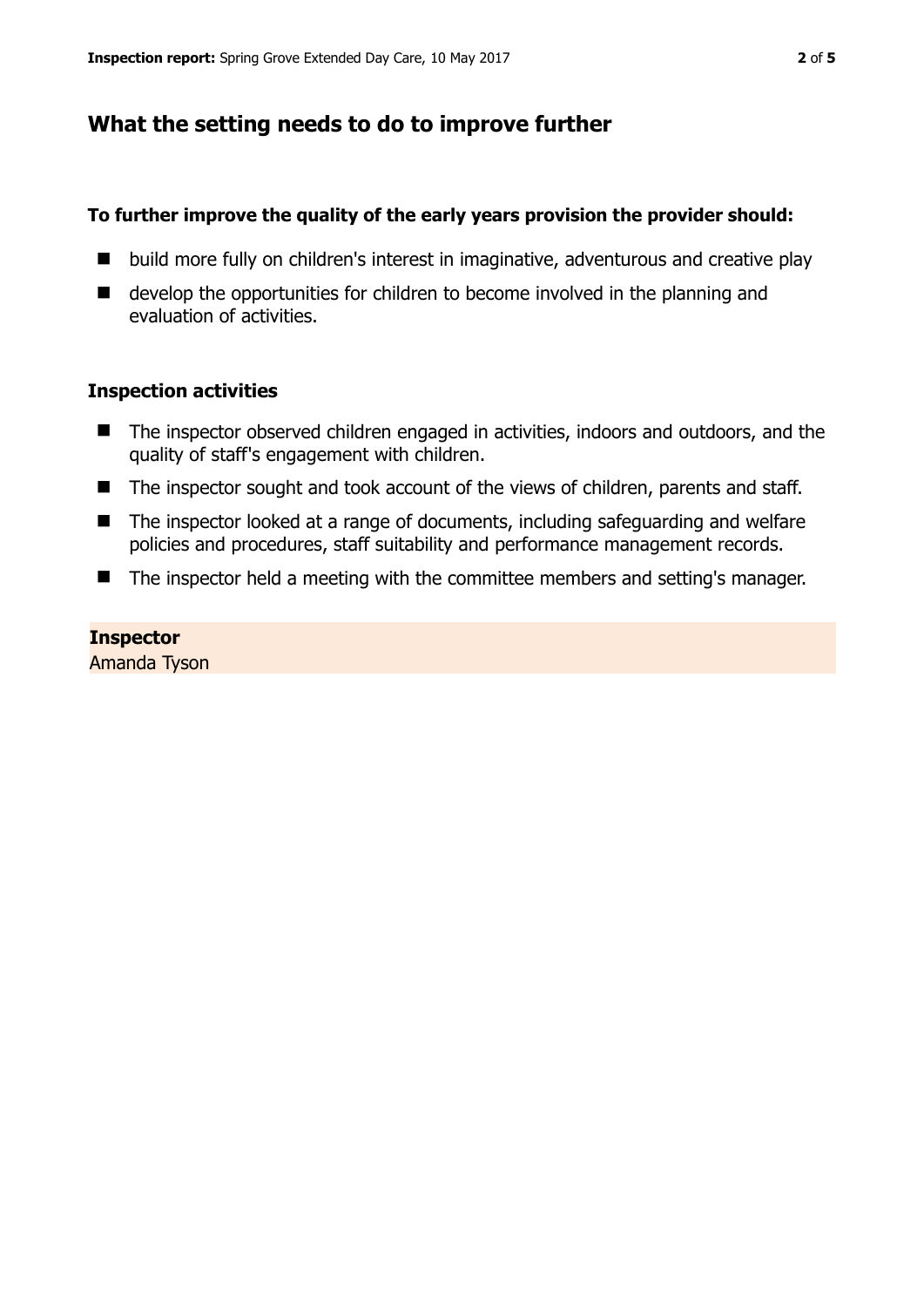# **Inspection findings**

## **Effectiveness of the leadership and management is good**

Safeguarding is effective. Staff complete regular child protection training covering a wide range of issues and are very clear about the procedures to follow if they are concerned about a child's welfare. Most safeguarding requirements are met well. Risk assessments and carefully considered safety procedures are implemented to keep children safe. However, the provider has failed to ensure that Ofsted was notified of a change of manager, as required. The provider agreed to take swift action to rectify this and there is no significant impact on children's well-being because the individual's suitability has been checked and they fulfil their role successfully. The management committee implements robust recruitment and vetting procedures. For example, a minimum of two references are gained and Disclosure and Barring Service checks are completed on all staff before they start looking after the children. New staff receive good mentoring throughout their induction. Weaknesses raised at the last inspection have been thoroughly addressed. Overall, good use is made of self-evaluation to identify improvement plans.

#### **Quality of teaching, learning and assessment is good**

Staff work well together and supervision of the play areas is good. Toys and resources are of good quality and stored accessibly so that children can help themselves. Staff are kind and playful. They join in children's games, such as hula-hooping, and are observant of their well-being and development needs, which they meet very well overall. Staff gather a good deal of information from parents, and from children's past and present settings, to help them settle in. Staff engage children in interesting conversations and show a great deal of interest in what they have to say. They patiently teach children new skills, such as how to safely use knives to cut fruit and loading them onto kebab sticks.

#### **Personal development, behaviour and welfare are good**

Children arrive really happily after school and are very keen to share their daily news with staff and each other while tucking into a healthy tea, which they make themselves. Children make firm friendships. Older children are very kind and caring towards younger ones and are very good play mentors. For instance, they demonstrate teamwork as they work together to build intricate models with construction. Children have a strong understanding of how to keep themselves safe. For example, they know the procedure to follow in the event of a fire or if they spot a stranger on the premises, and abide by the rule to stay within agreed perimeters outdoors. Behaviour is exemplary and children consistently demonstrate good manners and social skills. Children enjoy taking part in activities, such as Easter, Diwali, Eid and Ramadan that help them to respect the beliefs and traditions of others.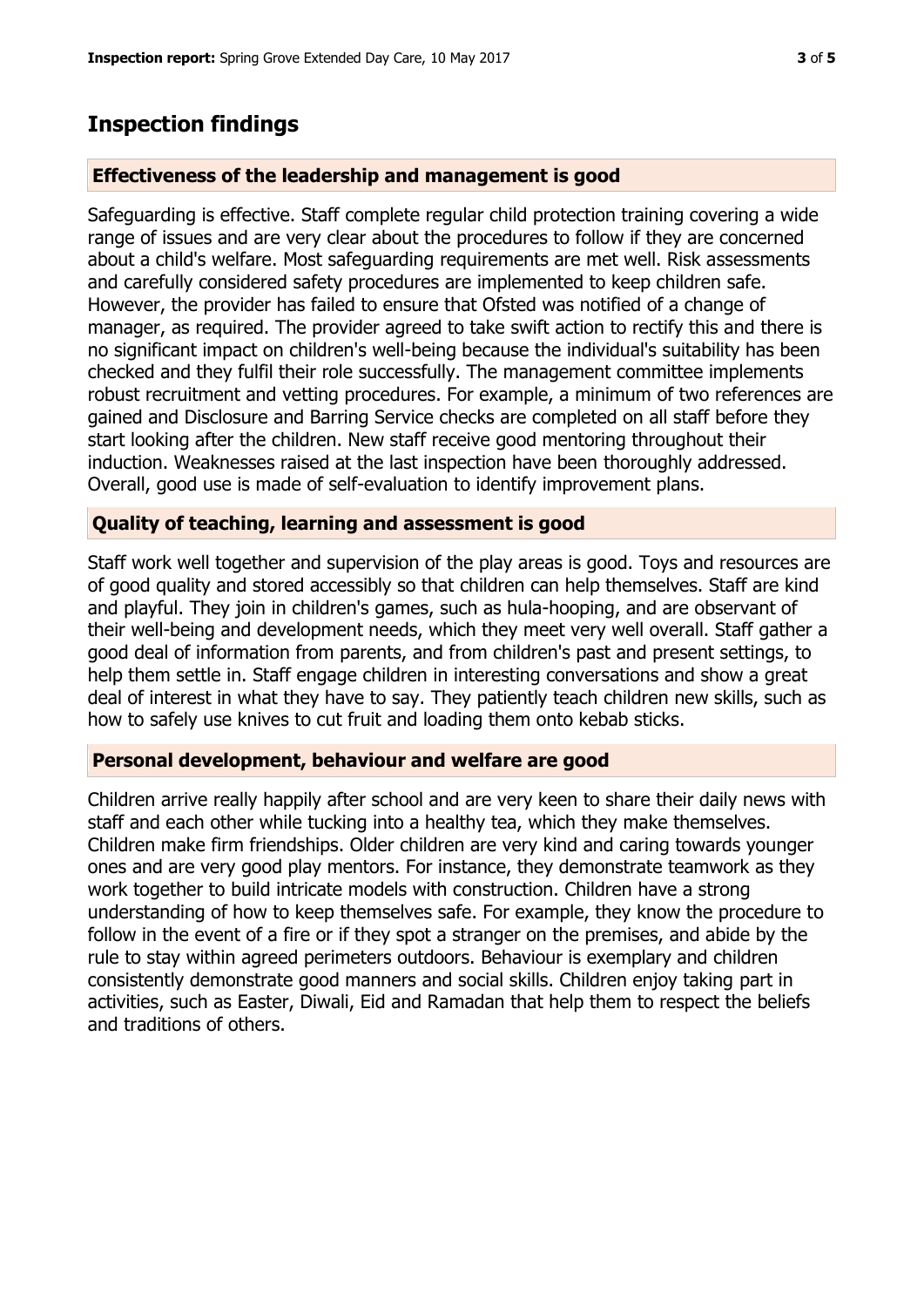# **Setting details**

| Unique reference number                             | 116239                                                                               |  |  |
|-----------------------------------------------------|--------------------------------------------------------------------------------------|--|--|
| <b>Local authority</b>                              | <b>Hounslow</b>                                                                      |  |  |
| <b>Inspection number</b>                            | 1054443                                                                              |  |  |
| <b>Type of provision</b>                            | Out of school provision                                                              |  |  |
| Day care type                                       | Childcare - Non-Domestic                                                             |  |  |
| <b>Registers</b>                                    | Early Years Register, Compulsory Childcare<br>Register, Voluntary Childcare Register |  |  |
| Age range of children                               | $4 - 8$                                                                              |  |  |
| <b>Total number of places</b>                       | 24                                                                                   |  |  |
| Number of children on roll                          | 7                                                                                    |  |  |
| Name of registered person                           | Spring Grove Extended Day Care Scheme<br>Committee                                   |  |  |
| <b>Registered person unique</b><br>reference number | RP517517                                                                             |  |  |
| Date of previous inspection                         | 29 April 2013                                                                        |  |  |
| <b>Telephone number</b>                             | 0208 847 6122                                                                        |  |  |

Spring Grove Extended Day Care registered in 1993 and is run by a management committee. It is located on the premises of Spring Grove Primary School in Isleworth, Middlesex. The club provides a breakfast and after-school club for children who attend the onsite school. The breakfast club operates between 8am and 8.55am and the after-school club between 3.20pm and 5.45pm. Three members of staff are employed, including the manager who holds a childcare qualification at level 3. One member of staff has a qualification at level 2.

This inspection was carried out by Ofsted under sections 49 and 50 of the Childcare Act 2006 on the quality and standards of provision that is registered on the Early Years Register. The registered person must ensure that this provision complies with the statutory framework for children's learning, development and care, known as the early years foundation stage.

Any complaints about the inspection or the report should be made following the procedures set out in the guidance 'Complaints procedure: raising concerns and making complaints about Ofsted', which is available from Ofsted's website: www.gov.uk/government/organisations/ofsted. If you would like Ofsted to send you a copy of the guidance, please telephone 0300 123 4234, or email enquiries@ofsted.gov.uk.